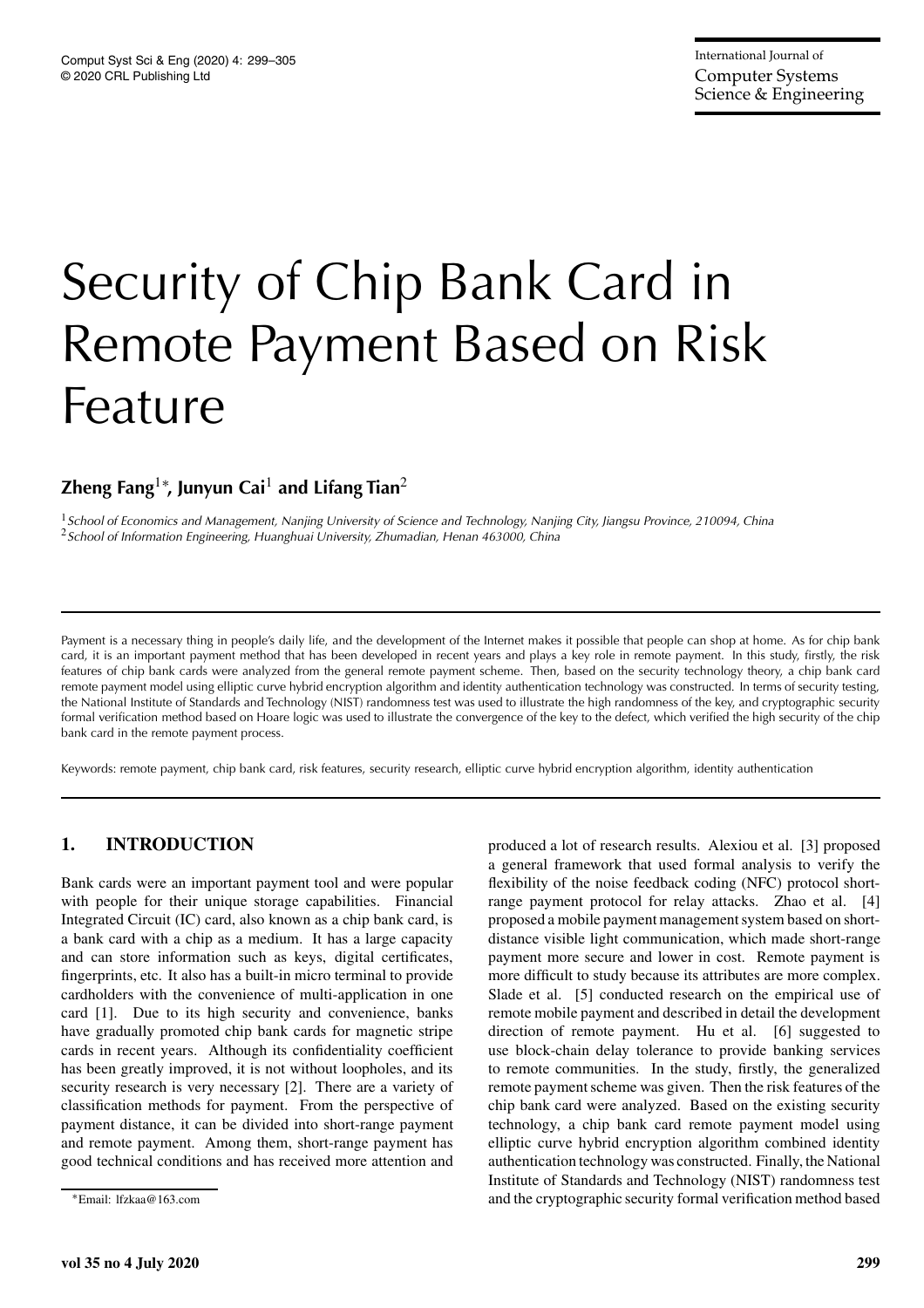

**Figure 1** Remote payment plan

on Hoare logic were used for the security research. The high randomness and the convergence characteristics of the defects of the remote payment model were illustrated, providing a certain theoretical basis for the application of chip bank card in the field of remote payment.

# **2. INSIGHT INTO THE RISK FEATURES OF CHIP BANK CARDS WITH A GENERALIZED REMOTE PAYMENT SCHEME**

Remote payment refers to the payment behavior of a person or institution by sending a payment instruction, such as online payment, telephone payment, stock trading terminal, etc., to a remote server directly or indirectly through an information operation terminal [7]. The flow of a generalized remote payment scheme is shown in Figure 1.

It is easy to know from Figure 1 that process involved in the process of remote payment in the chip bank card mainly involves that the point of sale (POS) machine reads the bank card related information, inputs the corresponding password and transmits the bank account related information. The risk features that exist in these processes are described as follow.

The security risk of password entry. The password is a security guarantee for payment, and its existence is very necessary. In the remote payment process, after using the chip bank card to swipe the POS machine, a password is needed to enter on the physical keyboard or virtual keyboard for verification. But nowadays computer viruses are invincible, and some related virus software that can record key sequence or illegally obtain passwords in other ways has been derived, which makes it possible for passwords of consumers to be stolen when making payments.

The risk of reading and transmitting transaction information. Even in the case where the password is passed the security authentication, chip bank cards still have security risks. In the process of generating an order, it is necessary to read the account information, consumption information, identity authentication information, etc. of the chip bank card and upload them to

the network to provide certain credentials for the transaction process. In the process of reading and transmitting, various types of network viruses and attack software may invade and steal transaction information and data, which is disadvantageous to consumers.

# **3. CHIP BANK CARD RELATED SECURITY TECHNOLOGY AND REMOTE PAYMENT MODEL DESIGN**

# **3.1 Chip Bank Card Related Security Technology**

In response to the risk features of chip bank cards, scholars and experts have proposed many effective and effective means of security protection.

The first one is identity authentication technology [8]. From the authentication method, the identity authentication technology can be roughly divided into information secret-based identity authentication, trust object-based identity authentication and biometric-based identity authentication. In real life, the merged authentication method is often used. The authentication of the chip bank card belongs to the identity authentication based on the trust object. It has a digital certificate issued by a thirdparty authoritative certification authority (CA), uses public key management to provide authentication by binding the user's public key and the unique identification information and utilizes the non-reproducibility of smart IC cards to ensure that users' information cannot be spoofed.

The second one is digital signature technology and hash function [9]. Digital signature refers to that the sender uses a private key and a one-way function, usually a hash function, to perform a certain cryptographic transformation on the transmitted data and the receiver uses the public key to interpret the signature to verify the integrity of the data and the legitimacy of the signature. This technology not only ensures the integrity of the data, but also makes the data uninterpretable.

The third one is data encryption technology [10]. Data encryption essentially uses a secret key and encryption algorithm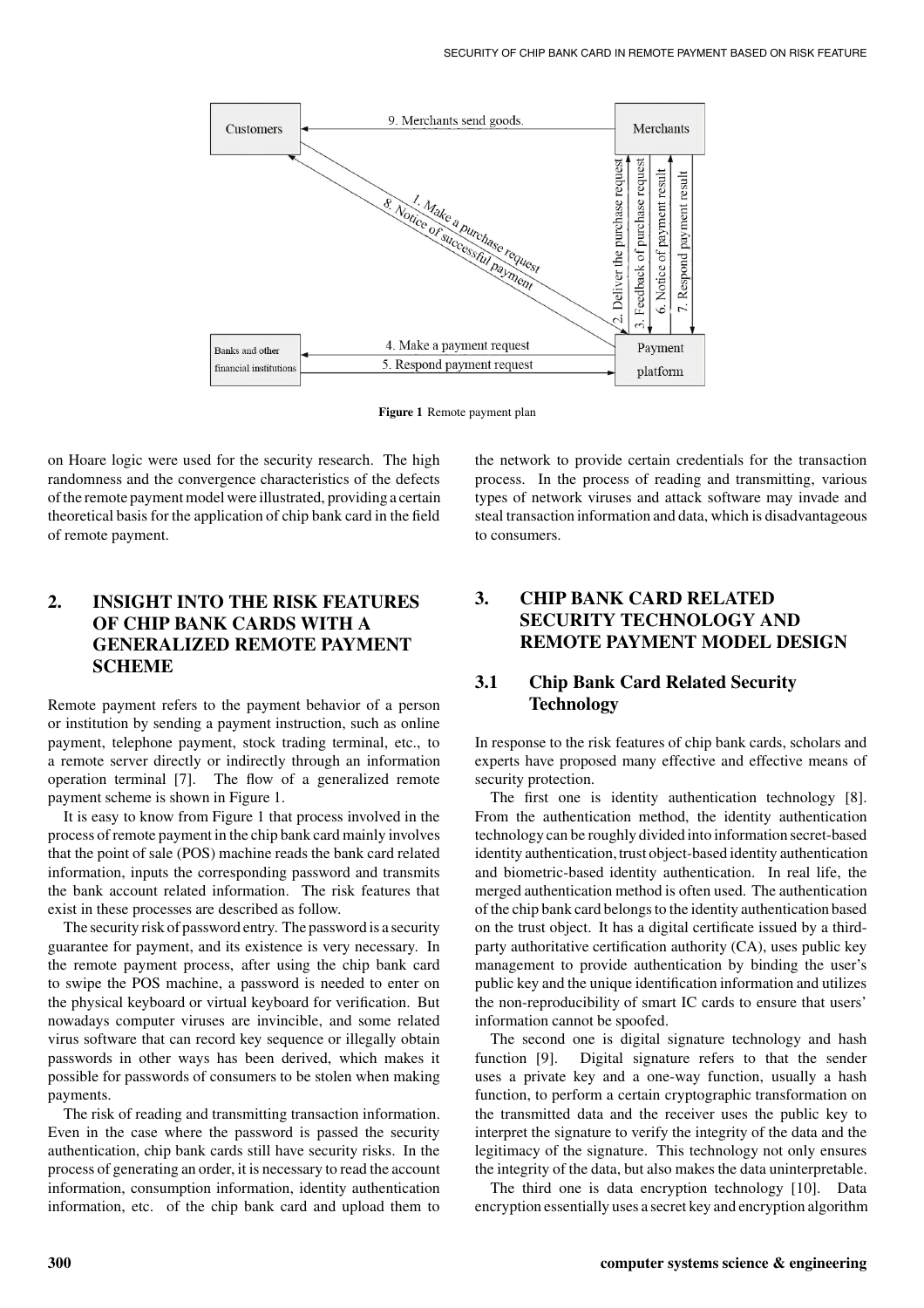

**Figure 2** The flow chart of chip bank card remote payment

to encrypt plaintext into ciphertext and send it. The receiver uses the decryption function and the decryption key to restore the ciphertext to plaintext. Usually, technical means, including symmetric encryption, asymmetric encryption and hybrid encryption, are used.

## **3.2 Remote Payment Model of Chip Bank Card Design**

Based on the above-mentioned security and confidentiality means, this study intends to use the composite design to construct the remote payment model. The elliptic curve hybrid encryption algorithm combined identity authentication technology to establish a safe and efficient path between multiple payment terminals and improve the security of the user terminal as much as possible. The flow chart of chip bank card remote payment is shown in Figure 2.

As shown in Figure 2, the issuing bank firstly sends the public key personal communication application (PCA) to the personal terminal for loading into the chip bank card as the authentication mark. When generating consumer demand, the personal terminal first transmits the purchase information to the merchant and selects the method of remote payment by the chip bank card. The merchant contacts the payment platform and simultaneously transmits the consumption information and the user information. The payment platform converts the purchase request into a purchase list and sends it to POS machine. The user checks the card after the check is made. When the public

key PCA matches the user information, the POS machine feeds the information back to the payment platform. The payment platform initiates a payment request to the bank and obtains the confirmation. The payment platform feeds back the successful payment information to the merchant. Merchants hand over goods to individuals.

The key generation process of composite identity authentication technology of elliptic curve hybrid encryption algorithm [11] is as follows.

First the parameter domain is judged, and the cubic polynomial coefficient equation of the elliptic curve can be set as:

$$
\begin{cases} y^2 = x^3 + ax + b \\ 4a^3 + 34b = 0 \end{cases}
$$
 (1)

and

$$
y^2 + xy = x^3 + a^2x + b \tag{2}
$$

A prime number *p*, the length of which is less than the data encryption length, but larger than 64 bits of data length of one frame, is taken, and the following equation is obtained after calculation by SEA algorithm:

$$
M = \#E(F_p). \tag{3}
$$

An integer *m* that can be exactly divided by *p*is selected again,  $m \geq 2^{64}$ , and as for *a* and *b*, a set of number that can satisfy Equation (1) and (2) are randomly selected. After the parameters are determined, both parties need to send the parameters to CA in real time to configure a valid key for both parties. The parameter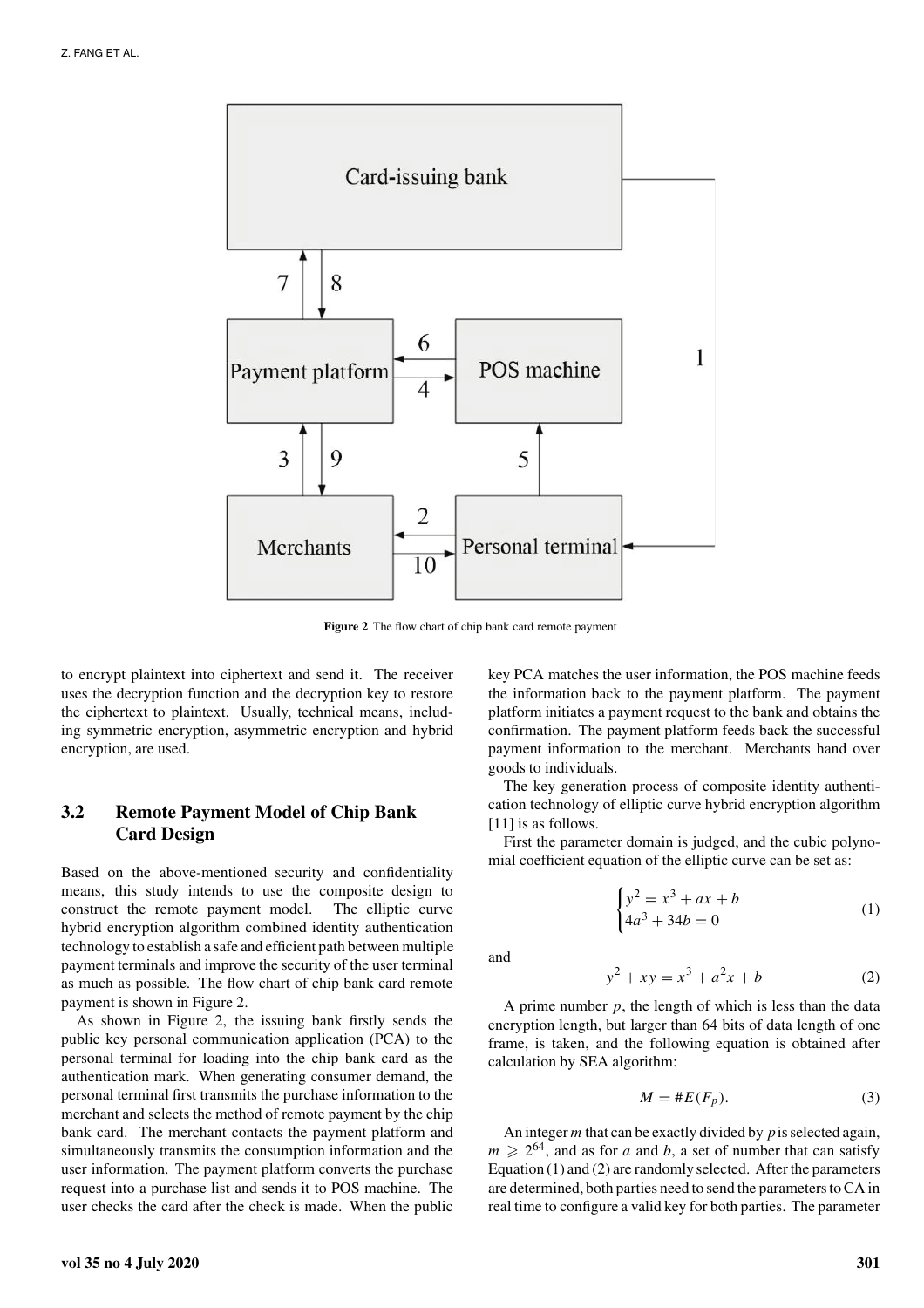$G \in E(F_p)$  is generated, and Schiol algorithm is used to generate public key  $B(x_Q, y_Q)$ :

$$
B(x_Q, y_Q) = Schol(a, b, m, p, G). \tag{4}
$$

After the encryption party receives the public key  $B(x_0, y_0)$ , a random number *l* is generated.  $0 < l < m$  is set, and Satoh algorithm is used to generate private key:

$$
D = Schol(a, b, m, p, G, P). \tag{5}
$$

The authoritative CA can use the Elliptic Curve Digital Signature Algorithm (ECDSA) signature technology [12] to generate a one-to-one correspondence between the public key and the private key when generating the public key. ECDSA digital signature technology can link these entities by generating unique ECDSA digital identifiers for parameters, public keys and private keys.

## **4. SIMULATION EXPERIMENT OF CHIP BANK CARD REMOTE PAYMENT SECURITY RESEARCH**

The following part firstly introduced the method of security test and conducted simulation security experiments based on the chip bank card remote payment model which was established in the third section to draw conclusions.

#### **4.1 Security Test Method**

This study would take the NIST randomness test to illustrate the randomness of the generated key [13], also known as the Special Publication 800-22 test package, which contained 16 test methods and could be used to test the randomness of the binary sequence of any length generated by a secret random or pseudo-random number generator.

At the same time, this study would use cryptographic security formal verification method based on the Hoare logic [14] to detect the defect degree of the generated key. The Hoare logic is a formal system whose central feature is the Hoare triple. This triple describes how the execution of a piece of code changes the state of the calculation. The main role of the cryptographic security test in this study is to provide a screening criterion for defect inspection through strict mathematical logic reasoning.

#### **4.2 Steps of Simulation Experiments**

For the NIST randomness test, the simplest initial key and the initial vector generated by C++ were all as "0", and the number of key words was 40,000 key stream sequences. A binary representation of the keystream file P.txt can be run to obtained. In the Linux system, the location of the C compiler gcc was modified and the lists where the test package was located were entered, then the makefile was run to compile, and finally the file was imported to test all 16 items.

For cryptographic security formal verification method based on the Hoard logic, the main content was based on the screening criterion provided by Hoare logic, and the defects of the key were found through principal component analysis. Specific steps are as follows:

The principal component was determined. First,  $X =$  $(X_1, X_2, \ldots, X_n)^T$  was set to be the *n*-dimensional random vector of the key running, the running matrix could be obtained and expressed as  $W^T$ , and the linear transform could obtain  $Y = (Y_1, Y_2, \ldots, Y_n)$ , which is a linear set of password running. *K* could be set as the covariance matrix of the *n*-dimensional random vector. Then, when  $W^T = H$ ,  $Y_i$  is the *i*-th principal component, and  $i = 1, 2, \ldots, n$ . It was easy to know that they were mutually independent. The *n*-dimensional random vector was set to constitute the feature space of secret key operation. The training data set are divided into  $m$  subsets.  $X^i$  is the sample matrix of*i*-th secret key operation data,which includes*t* samples  $(X_1, X_2, \ldots, X_t)$ , and there is  $X_j = (X_{j1}, X_{j2}, \ldots, X_{jn})$ ,  $j = 1, 2, \ldots, t$ . Then, the covariance matrix of key operation data subsets is:

$$
K_x^i = \frac{1}{t-1} \sum_{j=1}^t (X_j - \overline{X}^i)(X_j - \overline{X}^i)^T, \tag{6}
$$

where  $\overline{X}^i$  refers to the central vector of the key operation data class. Through the above operation, the principal component space of the key operation data matrix was obtained, and the principal component analysis expression is:

$$
M = W^T (X - \overline{X}^i) \cdot K_x^i. \tag{7}
$$

Defect screening indicators were established through Hoare logic and the results were tested. The logic model is  $C =$  $(Q, M, Q_0, T)$ , where  $Q$  is the state collection of key operation, *Q*<sub>0</sub> is the initial operation condition, and  $T \subseteq Q \times M \times Q_0$  is the migration relationship. Whether the key subset conforms to logical relation *C* is checked. If it is not,

$$
safe = P_i * C + \lambda \tag{8}
$$

is marked, where  $P_i$  is the protection process and the mark of the fault  $K_i'$ , and  $\lambda$  is the number of marks. The expression of security verification result is:

$$
F = (P_i + K'_i) \cdot C + \delta,\tag{9}
$$

where  $\delta$  is the attribute value of the secret key, and *F* is the fault category. In this study, 2048 training dataset tests were conducted, and defect types were classified as serious threats, threats, impact operations, security risks and other issues. After the results were obtained, they were summarized into tables.

Feedback adjustment was based on marker  $P_i$ , the relevant covariance matrix  $K_i'$  was found, and the sample size  $t$  and the number *m* of set were adjusted to amend principal component space. Then the detection process was repeated twice to obtain the results, which was summarized in the list to obtain the analysis of key defect degree.

#### **4.3 Results and Analysis**

Firstly the results of NIST randomness test were summarized, as shown in Table 1.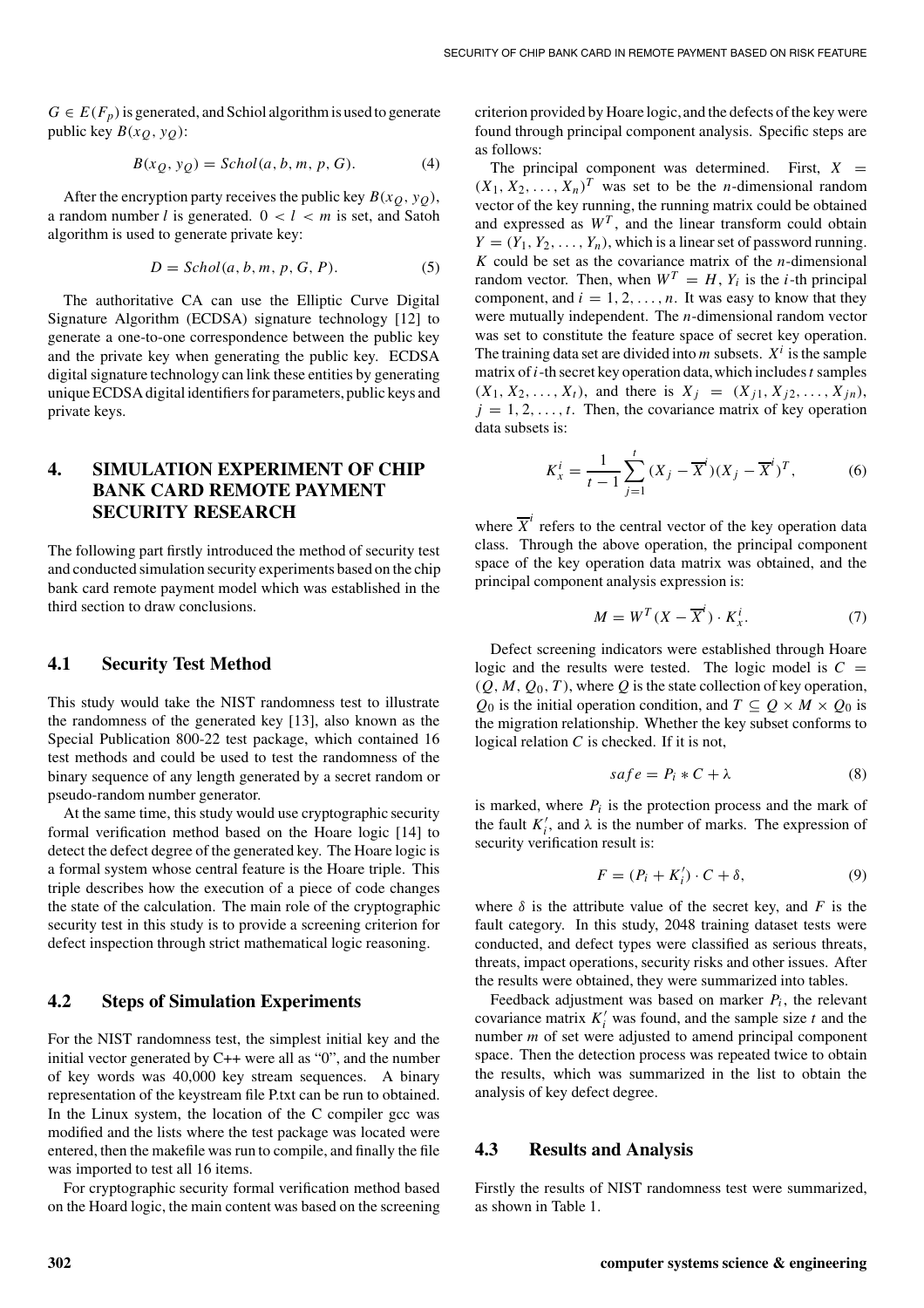| Test items                                                       | P-value  |
|------------------------------------------------------------------|----------|
| Frequency test                                                   | 0.316353 |
| Block frequency test $(m = 128)$                                 | 0.787651 |
| Cumulative sums test-forward                                     | 0.329699 |
| Cumulative sums test-reverse                                     | 0.544568 |
| Runs test                                                        | 0.251430 |
| Longest run test of ones in block                                | 0.105261 |
| Rank test for a binary matrix                                    | 0.696002 |
| Discrete Fourier transform test                                  | 0.108547 |
| Non-overlapping template matching tests $(m = 9, B = 000000001)$ | 0.395475 |
| Overlapping template matching test $(m = 9)$                     | 0.696210 |
| Universal general statistical test                               | 0.321845 |
| Approximate entropy test ( $m = 10$ )                            | 0.109098 |
| Random excursions test $(x = +1)$                                | 0.147746 |
| Random excursions variant test $(x = -1)$                        | 0.362478 |
| Linear complexity test ( $M = 500$ )                             | 0.544872 |
| Serial test ( $m = 16$ )                                         | 0.109280 |

|  |  | Table 1 NIST randomness results of elliptic curve hybrid encryption algorithm. |  |  |  |  |  |  |
|--|--|--------------------------------------------------------------------------------|--|--|--|--|--|--|
|--|--|--------------------------------------------------------------------------------|--|--|--|--|--|--|

| Table 2 Analysis of the defect degree of the key. |  |  |  |
|---------------------------------------------------|--|--|--|
|                                                   |  |  |  |

| Defect types of keys | The defect number of | The defect number of | The defect number of |  |  |
|----------------------|----------------------|----------------------|----------------------|--|--|
|                      | the first round      | the second round     | the third round      |  |  |
| Serious threats      | 20                   |                      |                      |  |  |
| Threats              | 33                   | 23                   | 18                   |  |  |
| Impact operation     | 12                   |                      |                      |  |  |
| Security risks       | 8                    |                      |                      |  |  |
| Other issues         |                      |                      |                      |  |  |
| Total                | 75                   | 55                   | 45                   |  |  |

The significance level in this study was  $\alpha = 0.01$ . The condition of passing the tests was that all the sequence P-values in the tests should satisfy  $0.01 \leq P \leq 1$ . As shown in Table 1, P-values of 16 test items were all larger than the significance level  $\alpha = 0.01$ , which meant that the key stream sequence had very good random features. It was known in the further observation, P-values of 5 items, including block frequency test, cumulative sums test, rank test for a binary matrix, overlapping template matching test and linear complexity test, were larger than 0.5, indicating that the security performance of the encryption system were relatively good in the five aspects.

The analysis results of defect degree of the key obtained using cryptographic security formal verification method based on Hoare logic are shown in Table 2.

Table 2 shows that the number of types, serial threats and threats, were relatively more in the first round defect, which was accounted for more than half of the total amount of defects. After feedback adjustment, the defect numbers of all types of keys had a trend of decreasing, indicating that the constructive method of keys was relatively reasonable and had good convergence. Also, when facing with interference, it could record the situation, adjust in time to reduce the risk of system and increase the security performance.

The percentage form of different types of defects is shown in Figure 3.

It is obvious in Figure 3 that in the feedback adjustment, the percentage of two types of the defects, serious threats and threats, decreased; the percentage of defects of serious threats were even lower than that of impact operation after being repaired, indicating that the two types of key defects, serious threats and

threats, would be recognized first and repaired. Thus, it indicated that the secret key system had good amendment logic and could do the right steps when facing the interference and repair the critical loophole first to ensure the operation of the system.

In order to verify the reliability of the chip bank card remote payment model designed in this study, the model was applied in Network Mall A. Three experiments were carried out, and three transactions were conducted each time. The transaction amount was below 200, 200–1000 and more than 1000, respectively. The test results of the model are shown in Table 3.

As shown in Table 3, the average POS feedback time was 0.37 s, the card swiping processing time was 0.86 s, the message feedback time was 9.11 s, which could all meet the requirement of remote payment. Moreover POS would give the hint that the payment exceeds monetary limitation and please choose other payment means" when the transaction amount exceeds 1000, which indicated the reliability of the system.

#### **5. DISCUSSION**

Payment system plays an important role in daily life [15]. With the development of economy and the improvement of people's living standards, there are more and more payment methods [16], and people pay more and more attention to payment security issues, such as authentication [17], user anonymity, fair exchange [18], etc. Chip bank card with high security and convenience has been more and more widely used in payment, and further analysis of its security has very important practical value.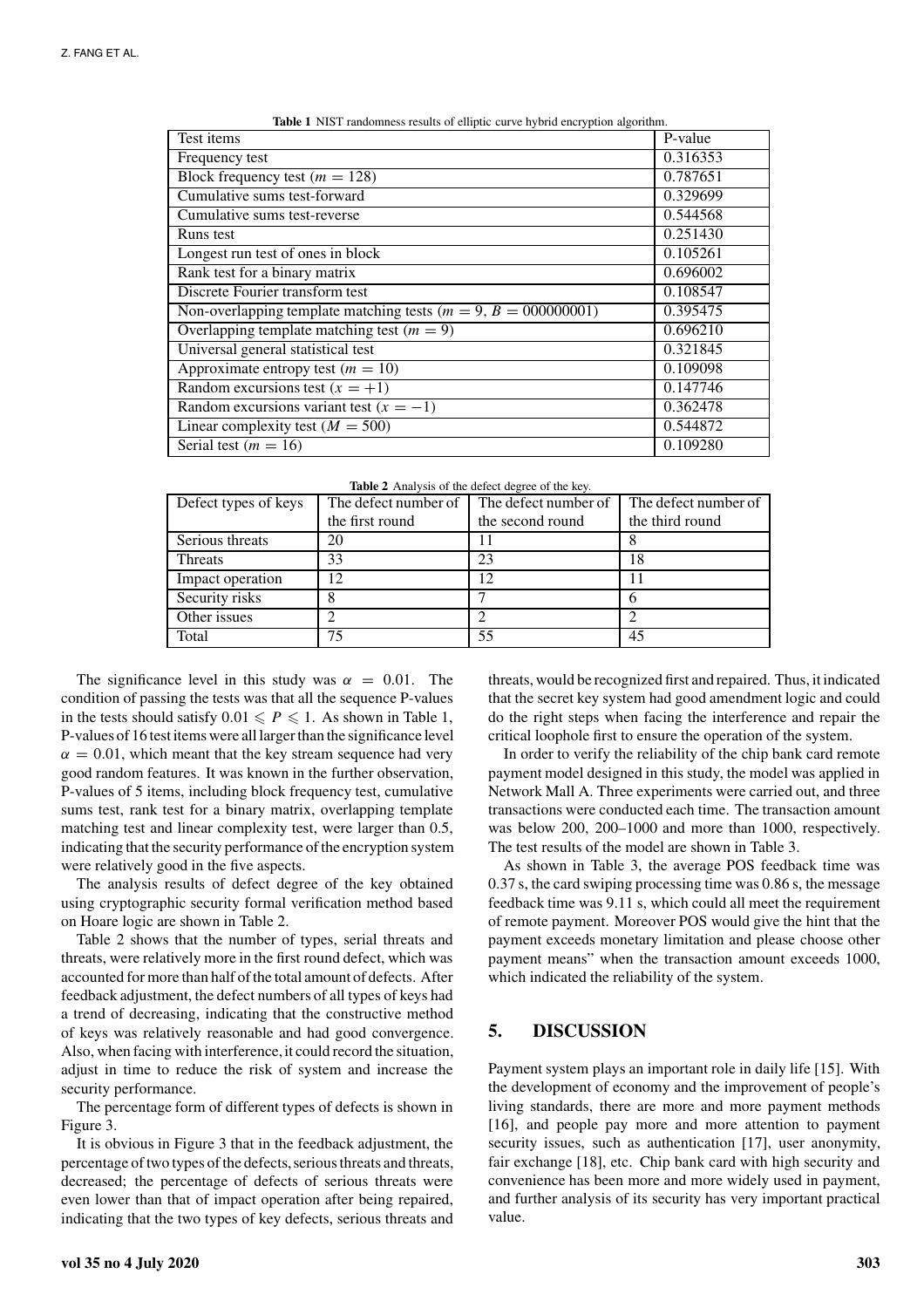

**Figure 3** Percentage statistical chart of different types of defects of keys

|  |  | Table 3 Model testing results. |  |
|--|--|--------------------------------|--|
|--|--|--------------------------------|--|

|                         | The 1st experiment |     |      | The 2nd experiment |     |      | The 3rd experiment |     |      |
|-------------------------|--------------------|-----|------|--------------------|-----|------|--------------------|-----|------|
| Transaction amount/yuan | 121                | 864 | 1578 |                    | 745 | 1564 | 56                 | 647 | 2017 |
| POS feedback time/s     | 0.2                | 0.3 | 0.4  | 0.3                | 0.3 | 0.6  | 0.4                | 0.3 | 0.5  |
| Card swiping processing | 0.7                | 1.1 | 0.8  | 0.9                | 1.2 | 0.8  | 0.9                | 0.2 |      |
| time/s                  |                    |     |      |                    |     |      |                    |     |      |
| Message feedback time/s |                    |     |      | 17                 |     |      |                    |     |      |

Firstly, the risk characteristics of chip bank card were analyzed, then a remote payment model of chip bank card based on elliptic curve hybrid encryption algorithm and identity authentication technology was designed. In order to verify its security, NIST randomness test was carried out first. According to the test results shown in Table 1, it was found that all the test results satisfied significance level  $\alpha = 0.01$ , which verified that the model had very good random characteristics. In addition, the model had excellent confidentiality performance in frequency test, cumulative and test, rank test of binary matrix, overlapping template matching test and linear complexity test, which showed that the model was reliable in the aspect of confidentiality. In the formal verification of cryptographic security based on Hoare logic, it was found from Table 2 that the degree of key defects gradually decreased with the adjustment of the model, which indicated that the model could improve security by adjusting and had a good reliability in practical application. Figure 3 proves the repair performance of the model, which was beneficial to the normal operation of the system.

Compared with other algorithms, the elliptic curve hybrid encryption algorithm and identity authentication technology used in this study had higher processing efficiency, lower resource consumption, stronger applicability in mobile terminal devices with effective storage capacity and bandwidth resources, further strengthened confidentiality and security, and better performance in the process of remote payment.

Although some achievements have been made in this study, there are still some shortcomings, such as how to drive POS more effectively to feedback financial information to users, how to further optimize encryption algorithm, and how to further verify the security of the model, which are the direction of future works.

#### **6. CONCLUSION**

In this study, the security research of chip bank card based on risk feature in remote payment was performed. Firstly, the risk features of chip bank card were analyzed based on the general remote payment scheme. Then the existing security technology was analyzed and the elliptic curve hybrid encryption algorithm combined with the identity authentication technology for the chip bank card remote payment model was constructed. Finally, the NIST randomness test was used to illustrate the high randomness of the key. The cryptographic security formal verification method based on Hoard logic was used to illustrate the convergence characteristics of the key for its defect. This work proves the security guarantee of chip bank card in the process of remote payment and provides a basis for the promotion of chip bank card.

#### **REFERENCES**

- 1. Dan S, Gang Z. Research on relay attack of non-contact IC card. Chinese Automation Congress. 2016.
- 2. Meng L, Shamsi K, Meade T, et al. Provably Secure Camouflaging Strategy for IC Protection. IEEE Transactions on Computer-Aided Design of Integrated Circuits and Systems, 2016, PP(99):1–1.
- 3. Alexiou N, Basagiannis S, Petridou S. Formal security analysis of near field communication using model checking. Computers & Security, 2016:S0167404816300244.
- 4. Xiaomeng Z, Junjie Z, Center T I. Management System of Mobile Payment Based on Short-range Visible Light Communication. Computer & Telecommunication, 2017.